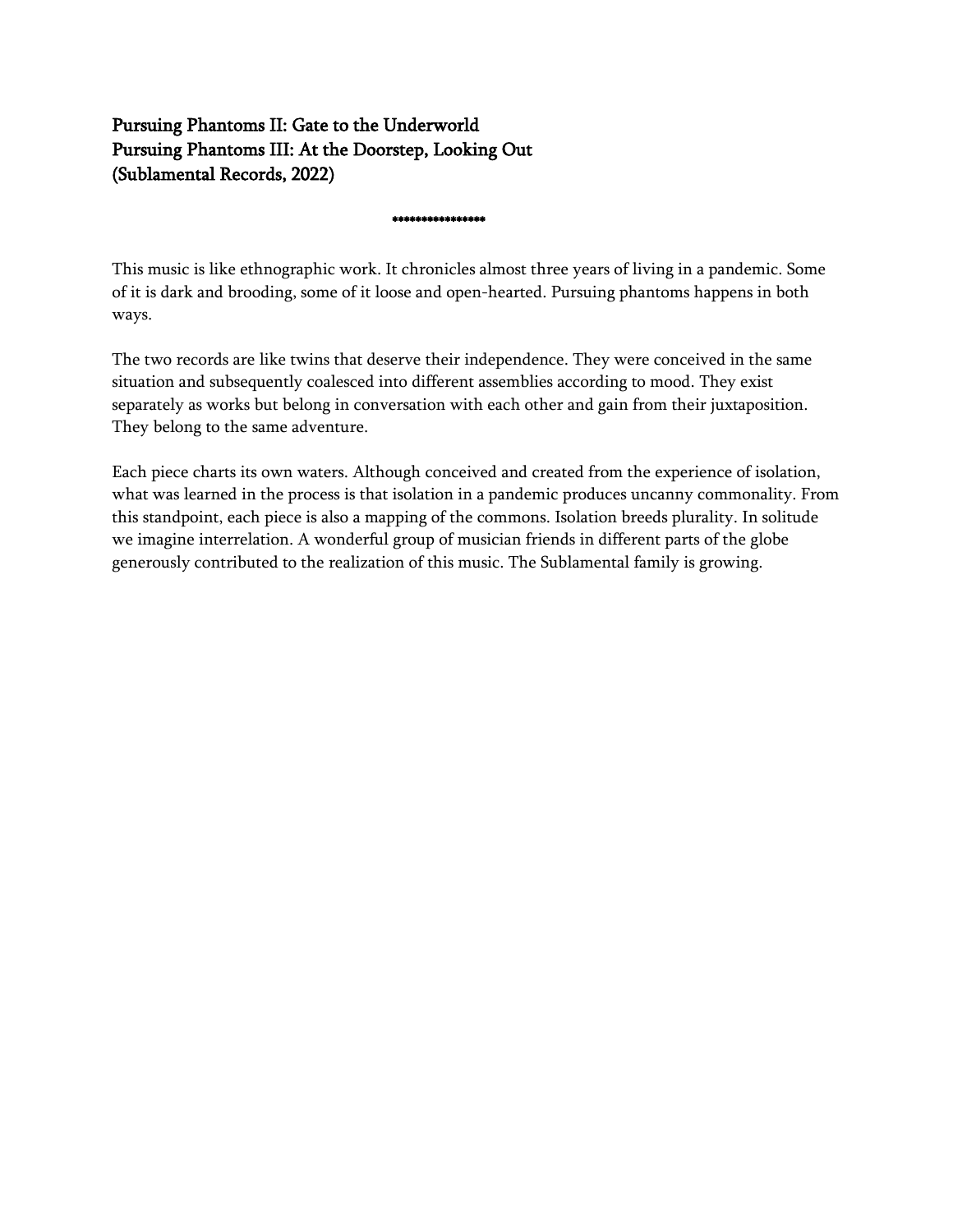## Pursuing Phantoms II: Gate to the Underworld

#### 1 – Dark trio for the wounded

Trio for piano, viola, and synthesizer, composed in May 2020 in response to anti-black violence in America.

Viola: Jens Fruse

#### 2 – Calling on demons who listen

A clarinet improvisation, recorded through corrugated tubing around midnight out in Riverside Park and brutally processed. Overdubbed bassoon and cello are improvised with sole instruction to think from the standpoint of breath. A NY Covid piece.

Bassoon arpeggios: Dominique M. Cello: Constantine Price

#### 3 – Sleeping with the stones

The musicality of dreaming out loud with windows open to the morning breeze. Recorded in Galaxidi, September 2021.

#### 4 – Deep symptom (for violin, viola, and debasement)

Based on the improvised self-undoing assertion:  $\Delta \epsilon v \nu \pi \dot{\alpha} \rho \chi \epsilon \mu$ .  $\Delta \epsilon v \tau \dot{\alpha} \epsilon \chi \epsilon \epsilon \rho \kappa \lambda \epsilon \epsilon \epsilon \tau \alpha \mu$ . Mn νομίζεις. ("It doesn't exist. You don't have it. It's impossible. Don't believe it")

Violin: Titika Dafnomili Viola: Jens Fruse

#### 5 – Dinner Conversation with locusts

Based on a recorded dinner conversation in New York before the pandemic, which was sampled, digitized, and subsequently scored for several instruments. First composition under lockdown during the heavy days of the NYC massacre in April 2020. A symphonic feedback piece that gives voice to the nightmare.

Guitars and feedback: Masking Tapeworm Bass: King Kong of Korinth Cello: Constant Price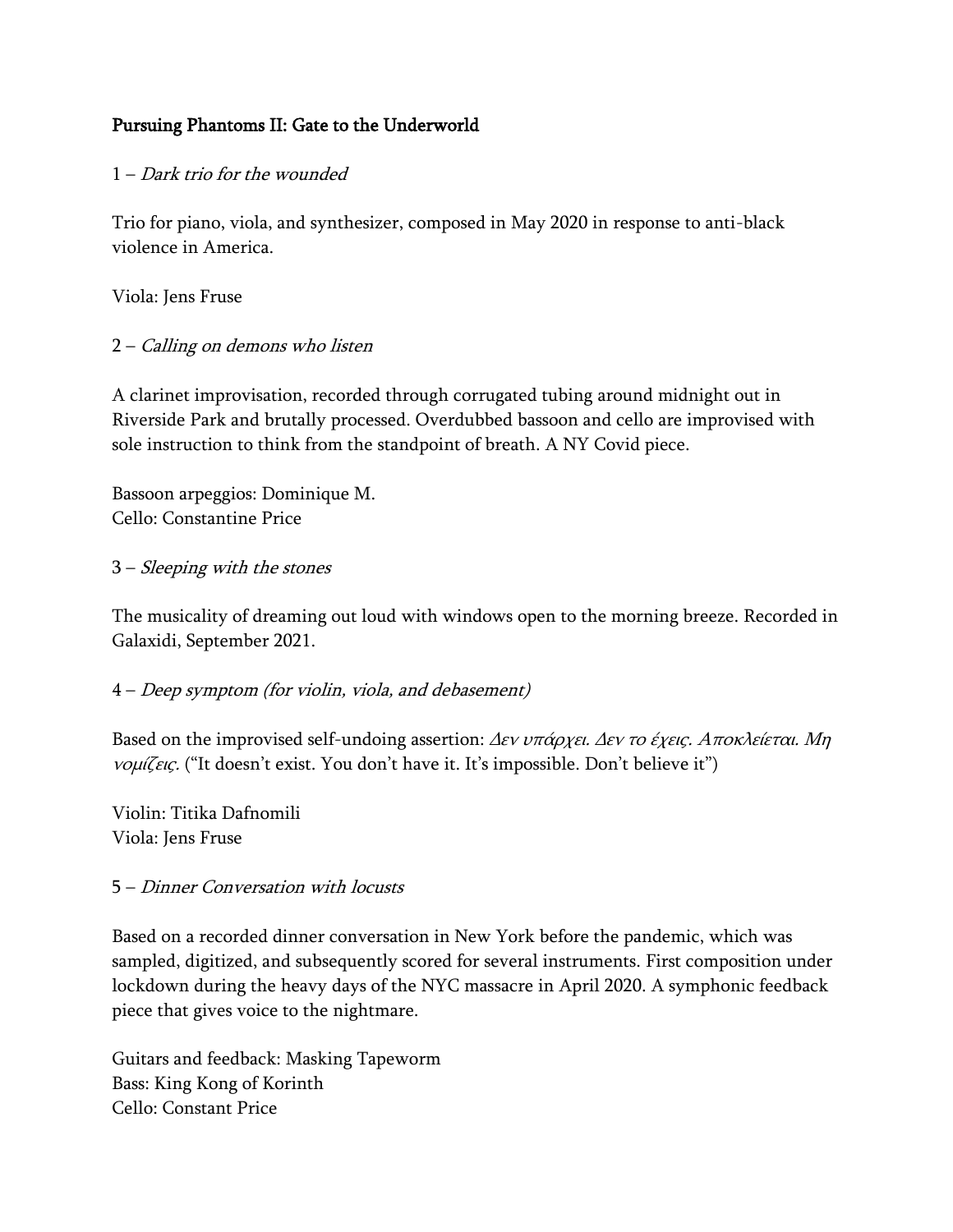Bassoon: Dominique M. Synths, clarinet: Count G

### 6 – Panic attack ballet

Ballet written for piano, flute, and synthesizer. Written in New York in 2018, while Count G was working on *Music for Street Rumor*. It reflects the frantic conditions of those incessant traveling days. It's likely undanceable.

Flute: Rupert von Nutwood

## 7 – Spectral panthers steal your soul

Giving a jazz quartet the opportunity to play atonal music. Based on a simple two-note call on the piano, with fretless bass and flute as lead instruments. Surrounding noise and home percussion sounds added in the studio.

Drums: Moutro Monstrum Bass: King Kong of Korinth Flute: Rupert von Nutwood Piano, synths: Count G

## 8 – Falling off the steel towers

A circuitous composition that entertains the idea of falling to no end as the experience of modern life. Initially, two synthesizer improvisations, recorded in the underground caverns of Leros island, were brought head-to-head. From the collision, several pieces were excised. Tapes were then sent out for guitar and rusty horn interventions and returned to the caverns for the clarinet parts.

Guitar: Masking Tapeworm Muted Trumpet: Igo Sigma

9 – A drain pipe for a flute (I. Listen Mayakovsky II. Vladimir takes his horn III. Nothing is certain IV. What about you? V. Nocturne for disgrace)

An expansive electro-acoustic suite of *musique concrète*, industrial punk, turntablism, free horn improvisation, and tape loop manipulation in 5 episodes. Based on twisting voice samples from a trio of famous Vladimirs: Lenin's "Address to the Third Communist International"; Mayakovsky's poems "Listen" and "What About You?"; and Beckett's Vladimir desperately waiting for Godot. Except for Episode I, which was recorded live at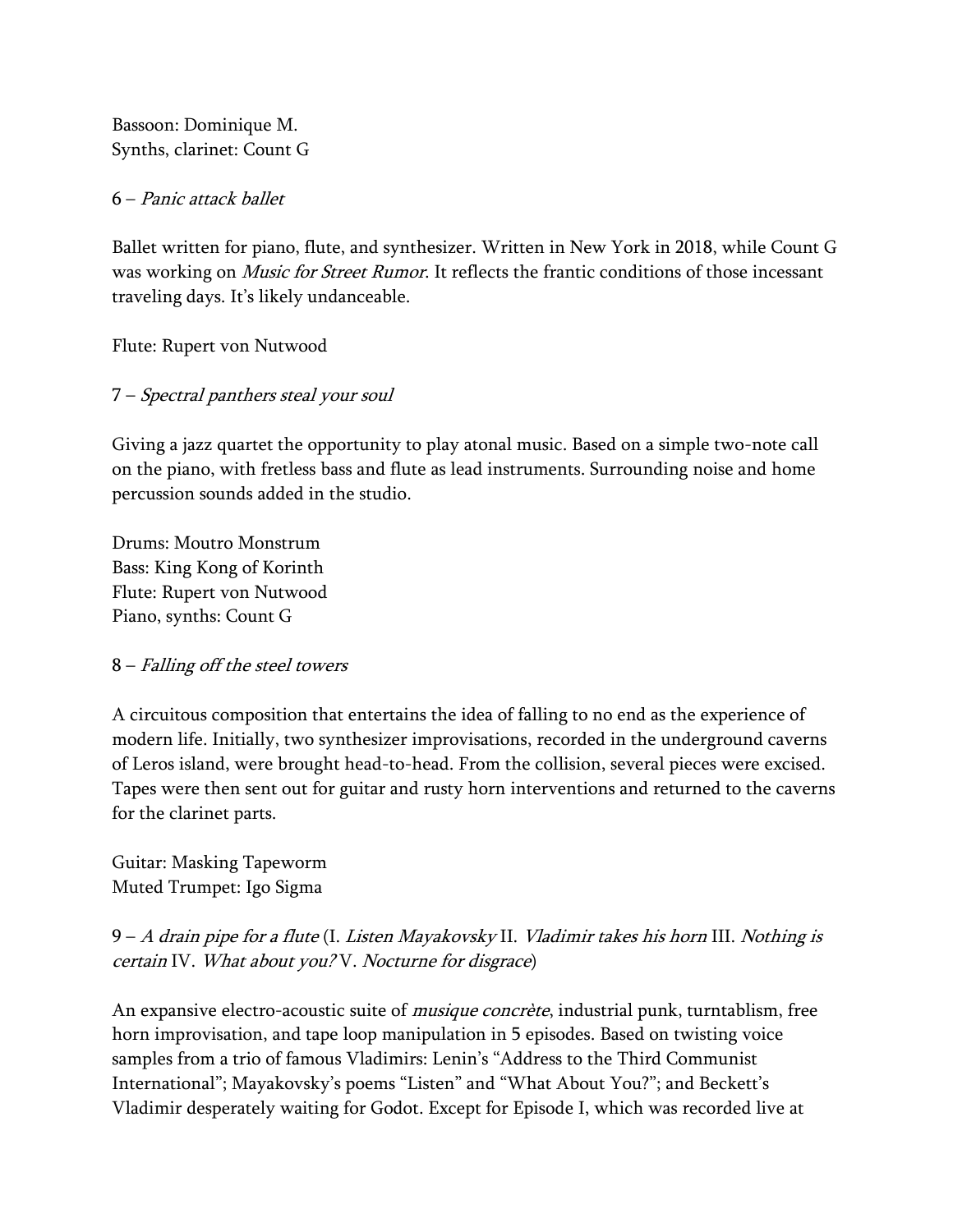MT's home, Count G sent tapes to friends with instructions for structured improvisation. A musical call to arms against the confusion of ideas. Dedicated to the failure of the 20<sup>th</sup> century.

Doldrums and percussion: Moutro Monstrum Bass instincts: King Kong of Korinth Baritone sax spurts: Rupert Von Nutwood Suspended trumpets: Igo Sigma Guitar glitches and feedback: Masking Tapeworm Mallets and drones: Hive Silk Clarinet, piano, and all other sounds: Count G

10 – Today we look outside

A reiteration of the opening trio in light of greater darkness. Recorded with mind to how the violence continues. Originally dedicated to the dead. But today we choose to look outside.

Count G: piano, clarinet, keyboards, voices, tapes, and all other sounds not noted above

Compositions and production by Count G Mixed and mastered in The Boys Room, Riverside Studios, New York, December 2021 Cover photo: Stathis Gourgouris Design: Atticas Graphicas

Copyright © 2022 Sublamental Records • This work is licensed under a Creative Commons Attribution-NonCommercial-ShareAlike 4.0 International License.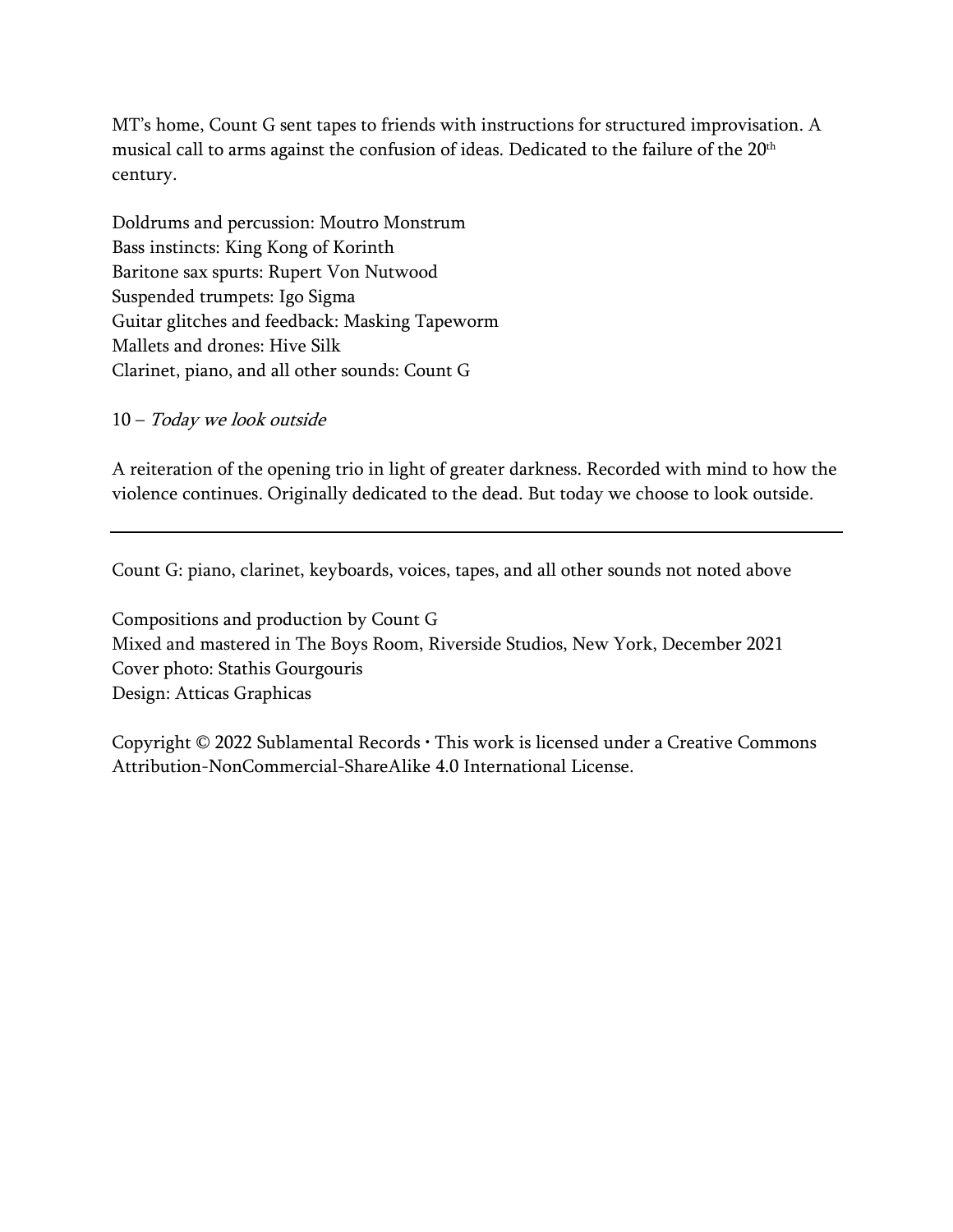## Pursuing Phantoms IIΙ: At the Doorstep, Looking Out

#### 1 – Autumn frills

A sunny piece, built around a 15-second sample from a Miles Davis solo in "Autumn Leaves" live with the legendary Quintet in 1965. Testament to autumn as an optimistic, not melancholic, season.

Cello: Constant Price Percussion: Moutro Monstrum

### 2 – Looking for love in a haystack

Island summer night improvisation on an impromptu theme devised by Hive Silk. Outrageous use of bass as a wood-and-strings soundbox by Kong and deliciously drunk vibes by Hive. And some piano doodling. Home recording, one take.

Contrabass/wooden bucket: King Kong of Korinth Vibraphone: Hive Silk Piano, brush cymbals: Count G

## 3 – Fugitive windmills tilting in the distance

A jazz session in remote Covid conditions, this piece is emblematic of the whole project. Counting on his friendship with MT's band, Count G proposed a basic rhythm platform and then passed it around for layered improvisation.

Brush drums: Moutro Monstrum Acoustic bass: King Kong of Korinth Electric piano, tape-echo: Count G Muted trumpet, trombone frills: Igo Sigma Baritone sax: Rupert von Nutwood Vibes: Hive Silk

#### 4 – Veronica's Harlem

The outcome of a beautiful night in Harlem, pre-Covid, with Count G fooling around on the piano and Veronica trying out different voices. Enhanced and expanded in isolation—plus, Jens' and Titika's remote ingenuity.

Vocals: Veronica Black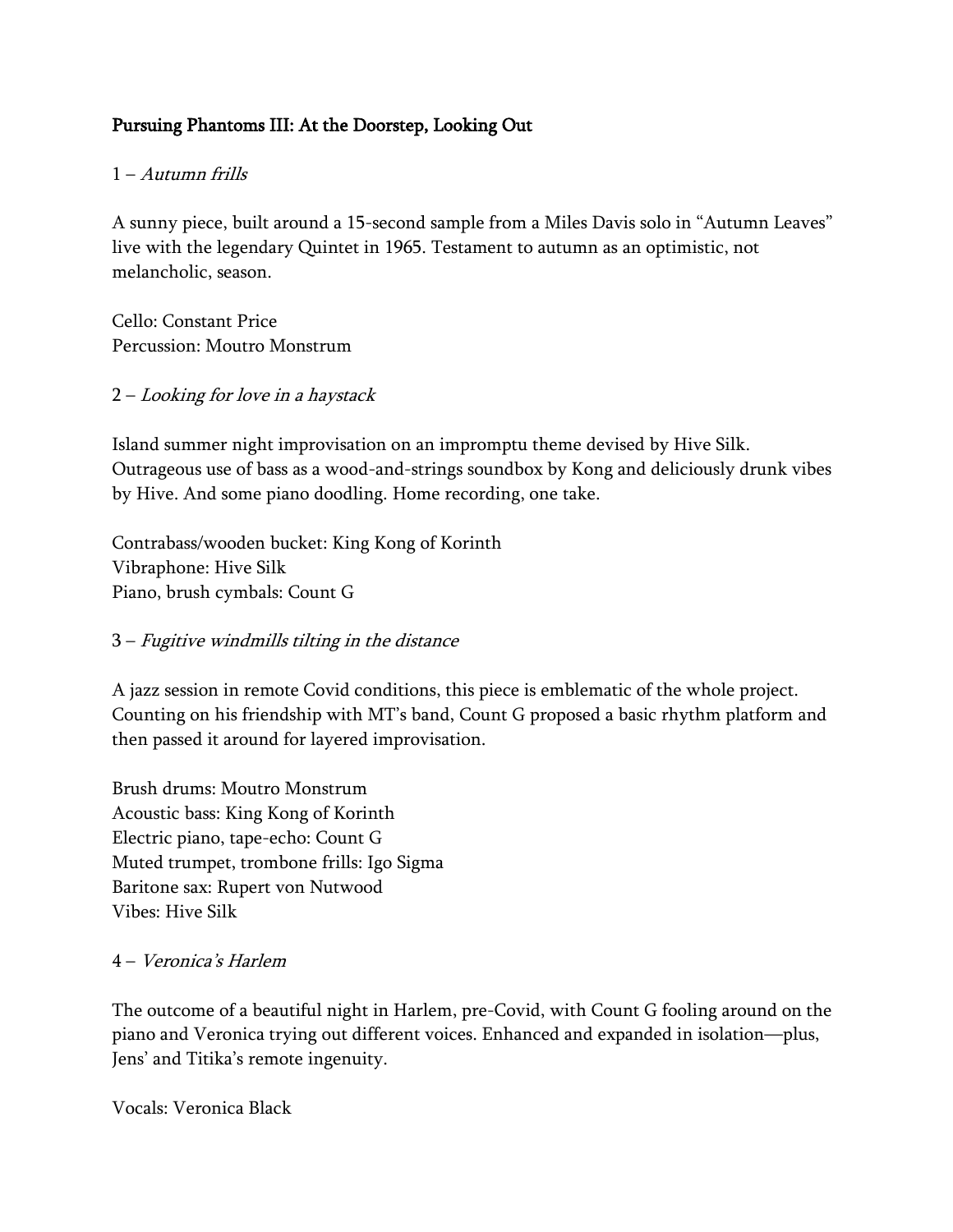Violin: Titika Dafnomili Viola: Jens Fruse

#### 5 – Canvas horns, like goat's thorns

This piece was pulled out of a pile of extant tapes from Notnef Greco's second album. Somehow, it escaped the ravages of water unscathed. A moment of epiphany while pursuing phantoms.

Electric guitar: Deviant Fond

## 6 – The Tsung Tan Clan goes surfing

Based on Hive's inspired marimba experiment in July 2020. Subsequent additions and tape manipulations in the Boys Room. Voice samples of Iva Bittová and Jeanne Lee. How the summer turns to autumn.

Hive Silk: marimba and percussion

## 7 – Bluepoint in stone horizon

Island summer night, again. Same improvising trio, this time with acoustic guitar and Rocksichord. Home recording, party night.

## 8 – Music for brass tacks

A monumental composition to pull through given the remote logistics. It took the longest to bring to a satisfactory realization. Extensive enhancement in the studio, taking advantage of the endless stash of field recordings and old tapes, plus improvised sampler use of Art Zoyd.

Drums: Moutro Monstrum Contrabass: King Kong of Korinth Guitar and tapes: Masking Tapeworm Bassoon: Dominique M. Trombone: Igo Sigma Baritone sax: Rupert von Nutwood

## 9 – Not getting off this cosmology train

Although MT decided to disband, the desire to continue playing together was undiminished. This piece is MT's reciprocal gesture to Count G for joining them on the epic "Silk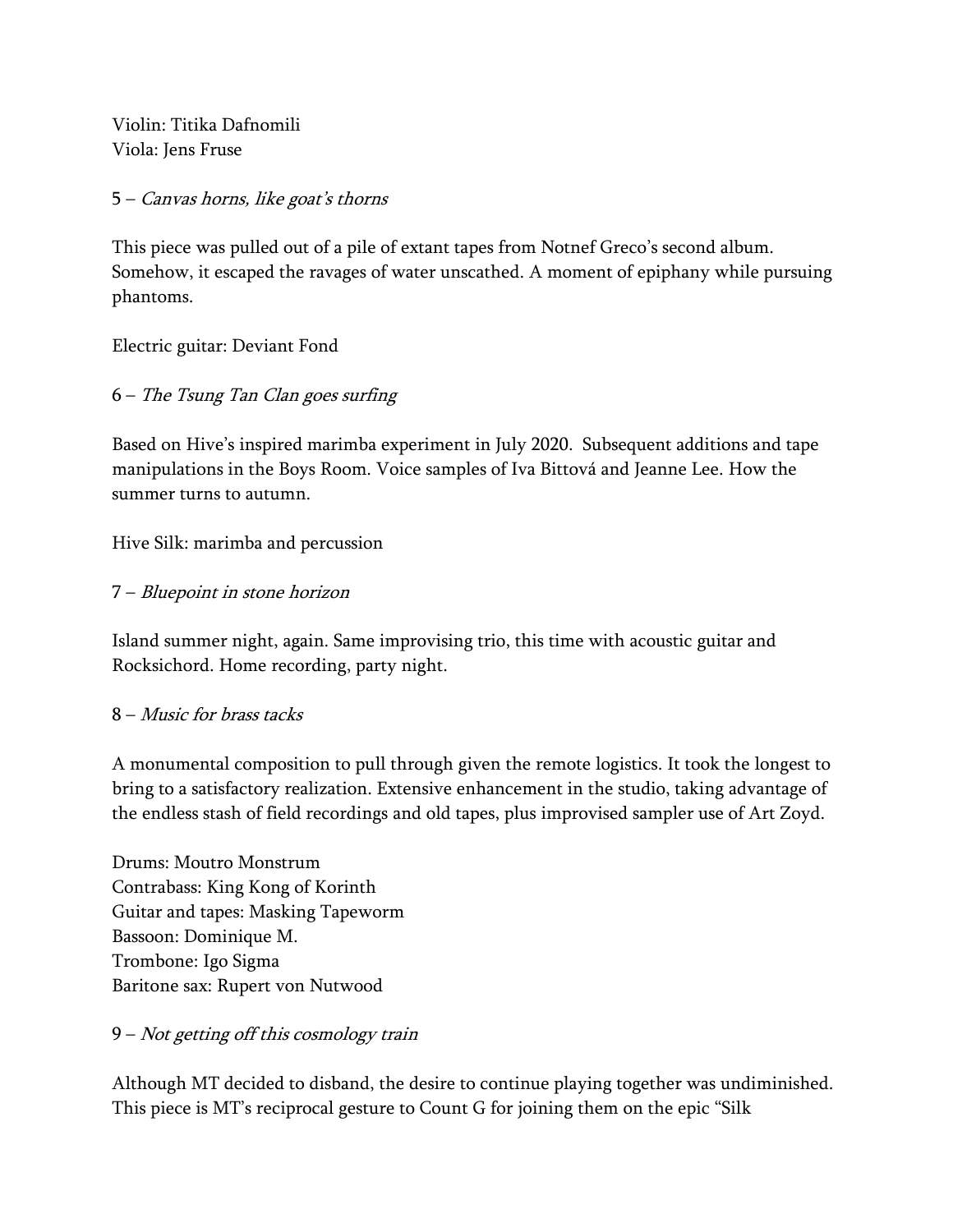Hypothesis" in MT II. Same use of the fabulous SynThorn to stage a dialogue with the distorted guitars. Back in the studio the Count added two embellishments with the sampler as a live instrument: playing samples of Nadah El Shazly's voice from her concert in Brooklyn (October 2018) and adding to the guitar craze by playing samples of Deviant Fond's Fuzz Factory guitar improvisation from June of the same year.

Drums: Moutro Monstrum Bass: King Kong of Korinth Guitars: Masking Tapeworm

### 10 – Hesitant melancholy

Contemplative ambivalence in a hazy morning. Keyboard improvisation, scored for guitar, organ, and winds. Imagine it as a sort of choral piece.

Bassoon, oboe: Dominique M. Mute trumpet: Igo Sigma Guitars: Masking Tapeworm

#### 11 – Swimming upstream in midtown

Reminiscing about New York next to the Aegean. Third and most fervent of the island summer trio encounters. This time, the trio coalesced over an already recorded improvisation on nylon guitar. More wood box thumping for percussion purposes. Home recording, happy feelings.

## $12$  – Elongated secrets ("We cut trees to make theaters")

A drone piece with bassoon solo and a poem. The solo was hummed into tape and turned over to Dominique's trust to actualize. The poem was improvised late one night in Galaxidi (October 2018) out in the empty hills over the dunes, surrounded by stones and stars. Cell phone recording.

Bassoon: Dominique M. Trumpet: Igo Sigma Vibes: Hive Silk

I'm outside in a theater.

Surrounded by bushes of myrtle and thyme